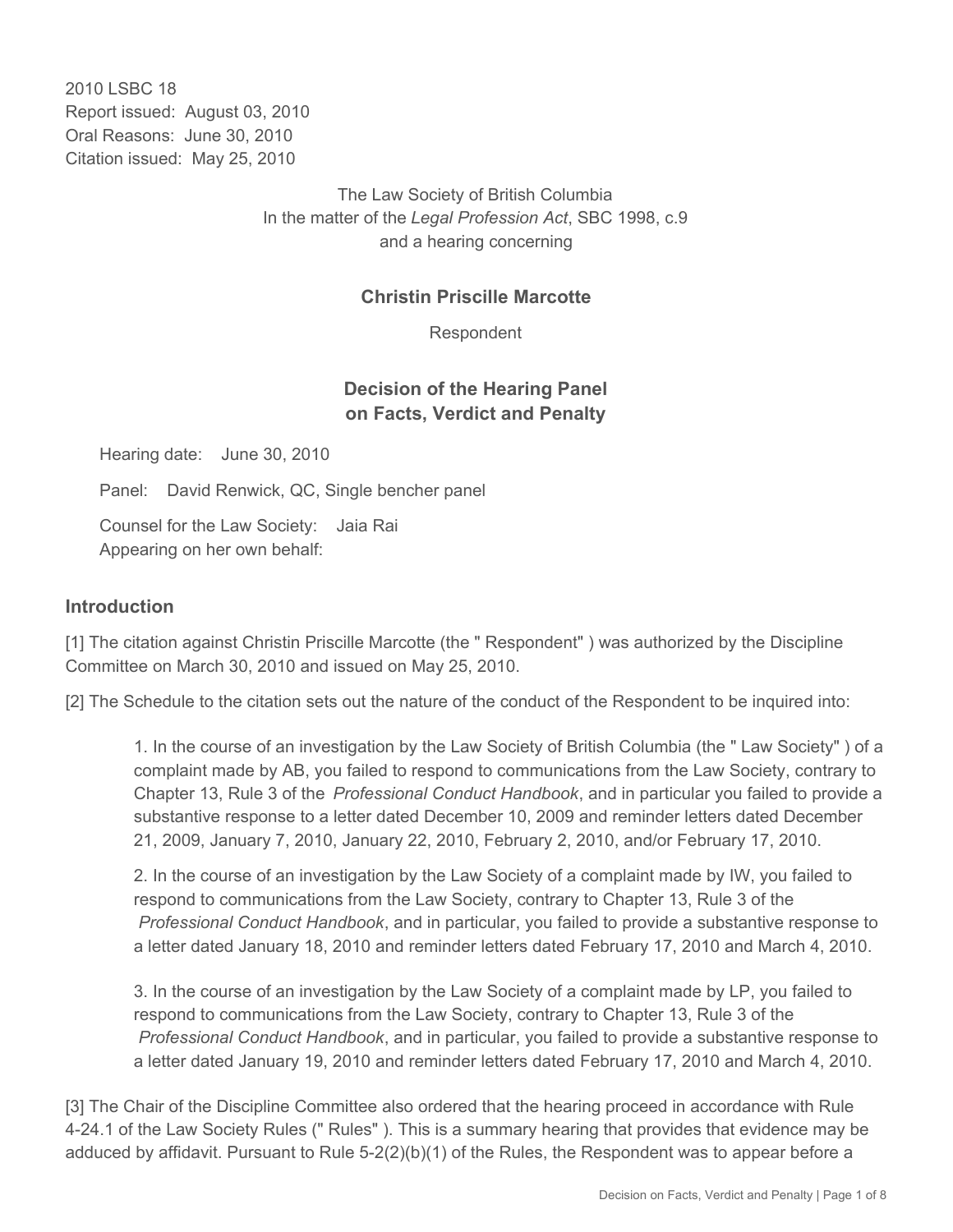single bencher.

[4] The citation was served on the Respondent as required by the Rules on May 26, 2010. Service was admitted by the Respondent.

[5] At the outset of the hearing, the Respondent applied to have two former employees of hers, TV and CS, excluded from the public gallery. The Respondent described in detail the problems that these two former employees had caused her, which included calling the police on her, public ridicule, suggestions that they would ruin her reputation and hacking into her computer after they had left her employ. These events were extremely stressful for the Respondent. Counsel for the Law Society took no position on the application. Law Society hearings are to be open to the public unless there are circumstances present that would require certain members of the public to be excluded. The objective is to have a transparent process. There is, however, a balance that must be achieved such that the proceedings are fair to the Respondent as well as to the public. In the circumstances I was satisfied that, balancing the interests of the Respondent and the public, these two members of the public be excluded.

# **Background**

[6] The evidence consisted of the affidavits of Anneke Driessen van der Lieck, a former staff lawyer with the Professional Conduct Department of the Law Society, and Michael Rhodes, a staff lawyer with the Professional Conduct Department of the Law Society. In addition, Mr. Rhodes testified, as did Larry Dirk, an investigator with the Law Society.

The AB Complaint

[7] AB was a divorce client of the Respondent who complained in late October 2009 that, after three years, there had been no progress made in his case and that the Respondent " continually ignored his phone calls and requests for information" and did not provide any progress reports, failed to attend at pre-arranged meetings, failed to respond and had been untruthful.

[8] In spite of the complaint, AB wished the Respondent to continue to act for him as he wanted to have his divorce issues resolved.

[9] By letter dated November 2, 2009, the Respondent was provided a copy of the complaint and was told that a staff lawyer would be in touch with her.

[10] By letter dated December 10, 2009, Ms. Driessen asked the Respondent to provide a written explanation relating to the complaint of AB, as well as the client file and a copy of the client ledger by January 5, 2010.

[11] A further letter dated December 21, 2009 was sent by Ms. Driessen to the Respondent, reiterating that she expected to hear from the Respondent by January 5, 2010.

[12] The Respondent did not reply as required, and Ms. Driessen sent a further letter on January 7, 2010 requesting a response no later than January 19, 2010.

[13] The Respondent, by letter of January 20, 2010, advised that her home office had been the subject of flooding over the past few weeks and that she was " trying to have AB's file contents dried as a priority in order to send a photocopy ... and that the file will be couriered ... in the next week."

[14] As a result of this response, Ms. Driessen, by letter of January 22, 2010, asked the Respondent to provide the original file no later than January 29, 2010. The Respondent was assured that the file would be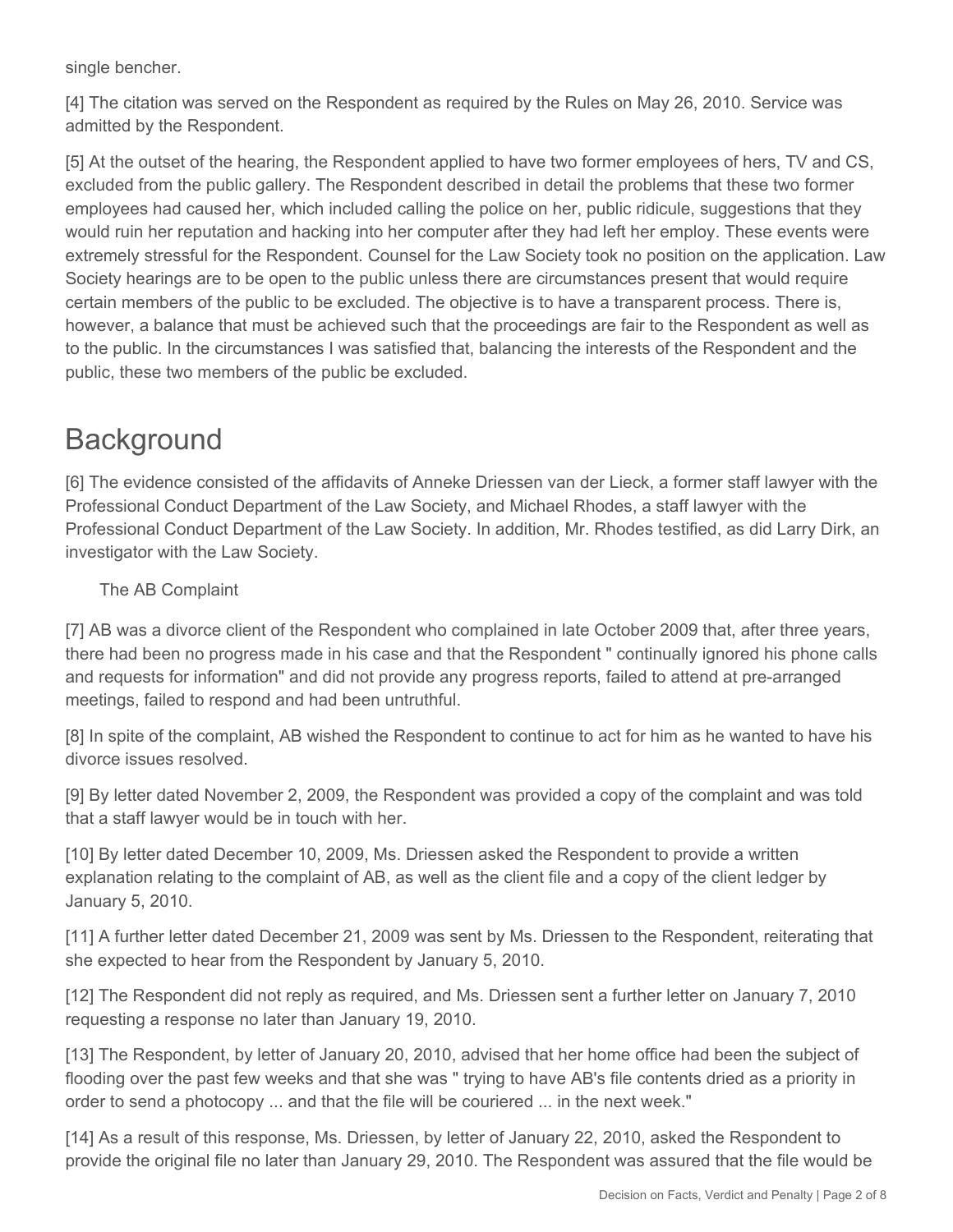returned within a day or two of receipt. Ms. Driessen again reiterated that she required a copy of the client's ledger and a substantive response to the AB complaint.

[15] As no response was received to the January 22, 2010 letter, a further letter was sent on February 2, 2010, wherein Ms. Driessen advised that any failure to respond would result in the referral of the file to the Chair of the Discipline Committee. The Respondent was given until February 16, 2010 to respond.

[16] The Respondent failed to respond, and a further letter was sent February 17, 2010 advising her that, if a response was not forthcoming by February 24, 2010, the matter would be referred to the Discipline Committee or the Chair with a recommendation that a citation be issued.

[17] On February 17, 2010, the Respondent spoke with Ms. Driessen indicating that she could not give the original client file as she needed it for a Rule 18A application. Ms. Driessen indicated that a copy of the file would be adequate, but it was to be provided by February 24, 2010. The Respondent agreed.

[18] Neither the file, the client ledger, nor a substantial response was sent to the Law Society by February 24, 2010.

The IW Complaint

[19] On December 19, 2009, IW, a former client of the Respondent, complained to the Law Society about the way his divorce file was being handled. The complaint included allegations of delay, inadequate service, competency issues and failure to respond.

[20] By letter dated December 22, 2009, the Respondent was provided with a copy of the complaint and was told that a staff lawyer would be in touch with her.

[21] By letter dated January 18, 2010, Mr. Rhodes asked the Respondent to provide a written explanation relating to the IW complaint, together with the complete client file and the client trust ledger, by February 15, 2010.

[22] The Respondent did not reply and a letter dated February 17, 2010 was sent advising her that any failure to respond would result in a referral to the Chair of the Discipline Committee pursuant to the new Summary Hearing Rules. Mr. Rhodes expected a response by March 3, 2010.

[23] On March 4, 2010, Mr. Rhodes attempted to contact the Respondent by telephone but she was " not in"

[24] On March 4, 2010, a further letter was sent by Mr. Rhodes asking the Respondent to respond by March 11, 2010. The Respondent did not provide any response by that date.

The LP Complaint

.

[25] On December 22, 2009, the Law Society received a complaint about the Respondent from LP, whose ex-wife was a client of the Respondent in a matrimonial action. The LP complaint alleges that the Respondent caused delays in the matrimonial matter and failed to respond to communications from LP's counsel.

[26] By letter dated December 22, 2009, the Respondent was provided with a copy of the complaint and was told that a staff lawyer would be in touch with her.

[27] On January 19, 2010, Michael Rhodes asked that she provide a written explanation in response to the LP complaint by February 15, 2010.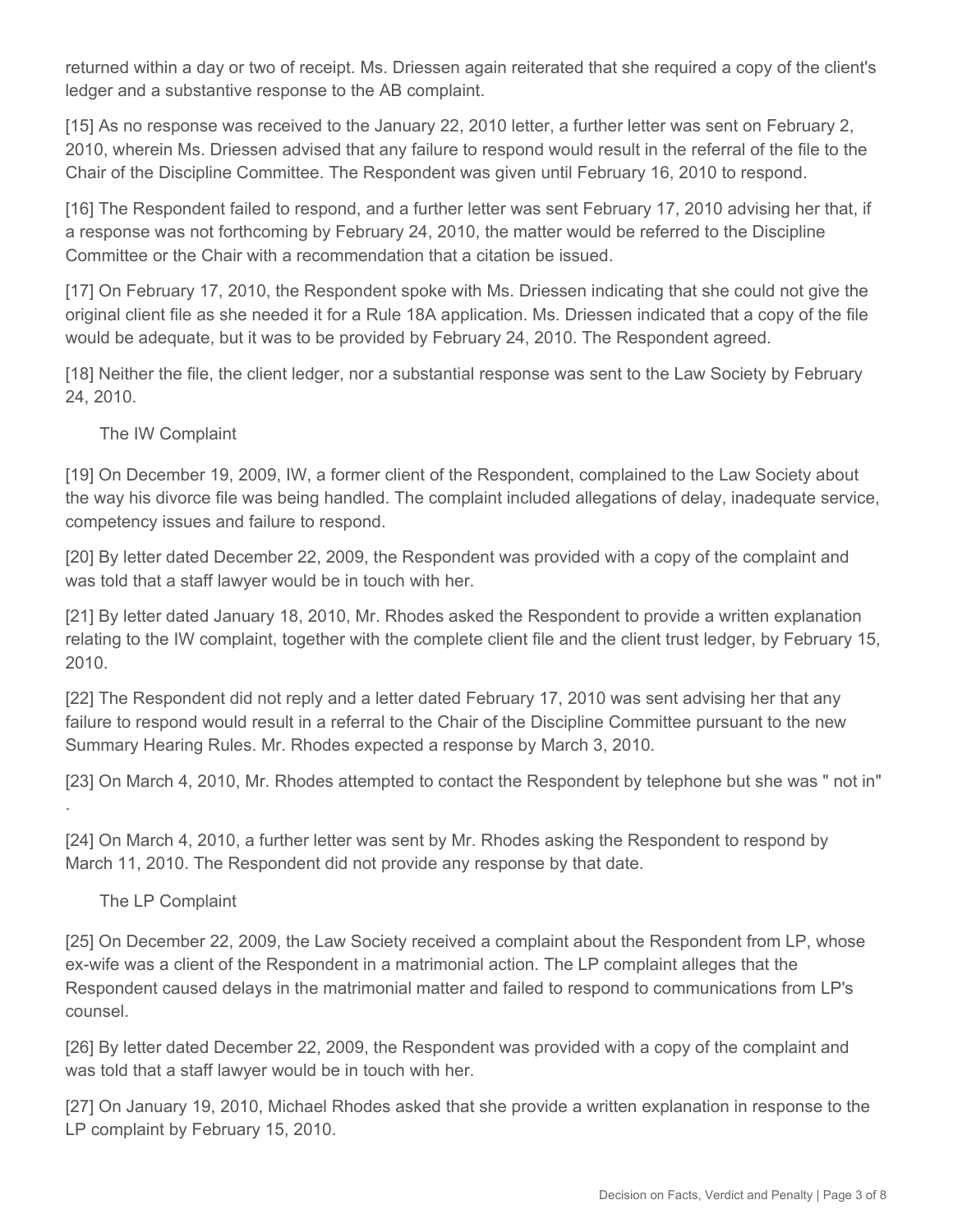[28] The Respondent did not reply, and a letter dated February 17, 2010 was sent to the Respondent advising her that her failure to respond would result in a referral to the Discipline Committee pursuant to the new Summary Hearing Rules. A response was expected by March 3, 2010.

[29] The Respondent failed to reply and a further letter was sent March 4, 2010 giving her until March 11, 2010 to respond. The Respondent did not provide any response by that date.

[30] Larry Dirk testified that, on April 22 and 23, 2010, he together with Mr. Rhodes, attended a residential area in Abbotsford, BC, where the Respondent lived and had a home office on the lower level of the residence. Mr. Dirk was attending pursuant to a Rule 4-43 Order granted April 6, 2010 to investigate the books, records and accounts of the Respondent's law office. A copy of the Order was provided to the Respondent and the process was explained by Mr. Dirk.

[31] The Respondent spoke to her lawyer and agreed to cooperate in providing access to the information requested.

[32] During the course of the investigation, Mr. Dirk took photographs of the office area on his cell phone camera, which photographs were entered as exhibits. The photographs showed a number of files in boxes. As well, it was evident that there had been some water stains, particularly on the floor where floor covering had been removed. There was no way of telling when the water damage had occurred. As well, there was some water stains noted in part of the ceiling area; however, no photographs were taken of that damage. Mr. Dirk did not notice any water damage to any files.

[33] Mr. Rhodes also testified in relation to his attendance at the Respondent's home office. He asked the Respondent to provide him with copies of the IW and AB files. He did not see any evidence of water damage to either of those files, nor numerous other files he examined. He acknowledged, however, that he did not go through the entire AB file that consisted of two boxes. These were provided to the Law Society staff to copy. He did, however, see the water stain marks on the floor and ceiling.

[34] The Respondent testified that, in late December 2009, her home office was flooded as the gutters had been clogged by coniferous needles and a layer of ice that, when melted, found a way into the residence. This flooding was the subject of an insurance claim in early January 2010. The Respondent reviewed the photographs and explained the damage to the ceiling, walls, laminate floors and work areas. There were four other flooding events until late April 2010.

[35] The Respondent also provided background information with respect to her former law associate of 15 years who left in December 2009 and the problems she encountered in relation to that separation.

[36] The Respondent acknowledged that she should have responded to the Law Society and she provided no explanation for not specifically responding to the three complaints.

[37] The Respondent also indicated that she and her husband separated in July 2009. As well, in or around that time, her house and car were vandalized by a local gang of some notoriety and her step-son was involved with that gang. This created significant stress to her and her former husband as they tried to find other accommodation for him, as he apparently had a contract taken out on his life.

[38] As a result of these threats, the Respondent had difficulty sleeping. She tried to continue with her practice but was not doing a " good job" .

[39] The Respondent testified that she had great difficulties with the two staff members who were excluded from the public gallery. Her computers were accessed from a remote location by one of them, and that required her to employ a computer expert to deal with the problem at a great expense to her. These problems caused her billings to " plummet" .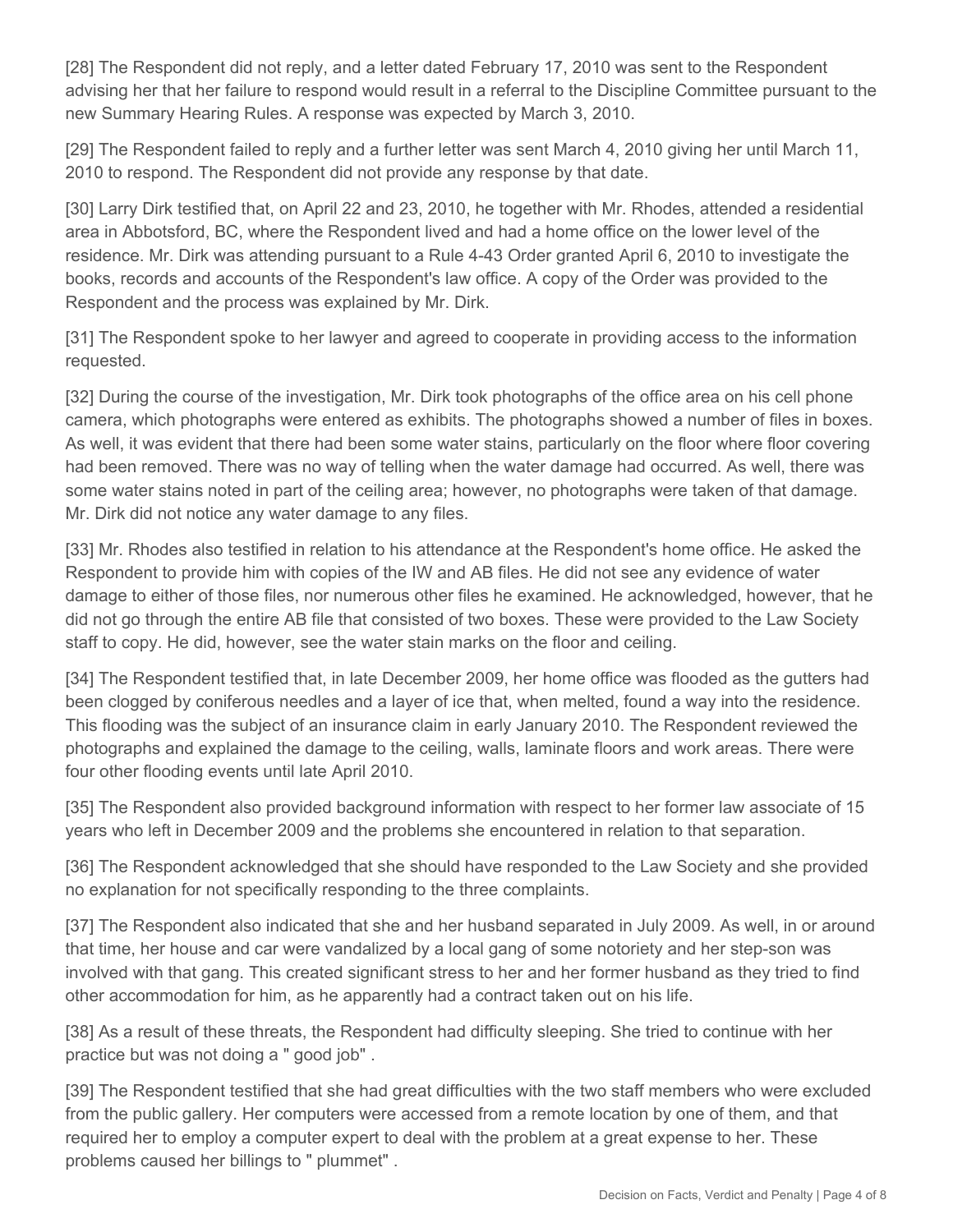[40] In cross-examination, the Respondent acknowledged that her problems pre-dated the complaints. For instance, the employees left in the fall of 2009, the property damage and events surrounding her former husband and step-son were in the summer of 2009. The Respondent also explained that she had difficulties in getting along with Ms. Driessen, but had " good rapport" with Mr. Rhodes. In spite of that, she still didn't respond because she was " overwhelmed" .

### **Discussion**

[41] The test for professional misconduct is well-established and was discussed in the *Law Society of BC v. Martin*, 2005 LSBC 16 at para. [171]:

The test that this Panel finds is appropriate is whether the facts as made out disclose a marked departure from the conduct the Law Society expects of its members; if so, it is professional misconduct.

The Panel also noted at para [154]:

... The real question to be determined is essentially whether the Respondent's behaviour displays culpability that is grounded in a fundamental degree of fault, that is whether it displays gross culpable neglect of his duties as a lawyer.

[42] In *Re: Lawyer 10*, 2010 LSBC 02, the Review Panel further articulated the applicable test for professional misconduct established in *Martin*, in paragraphs [31] to [33]:

[31] The formulation of the marked departure test developed in *Hops* and *Martin* is complete only if one adds the factor that the conduct must be culpable or blameworthy. Both decisions make findings that the conduct in question was a marked departure from the norm and that the member was culpable. To put it more precisely, it may not be professional misconduct if one's conduct falls below the norm in a marked way if that occurs because of: a) events beyond one's control; or b) an innocent mistake.

[32] A respondent must be culpable in order to have committed professional misconduct. The conduct must not only be a marked departure from the norm, but must also be blameworthy.

[33] In order to determine whether the Applicant's conduct is both a marked departure from the norm and blameworthy, one needs to consider precisely what it is that he did wrong.

[43] Chapter 13, Rule 3 of the *Professional Conduct Handbook* places an obligation on a lawyer to reply promptly to any communication from the Law Society. In *Law Society of BC v. Dobbin*, [1999] LSBC 27 the Benchers said at para 25 of the majority decision:

... it is the decision of the Benchers that unexplained persistent failure to respond to Law Society communications will always be *prima facie* evidence of professional misconduct which throws upon the respondent member a persuasive burden to excuse his or her conduct.

[44] *Dobbin* has been followed in *Law Society of BC v. Cunningham*, 2007 LSBC 17, and *Law Society of BC v. Tak*, 2009 LSBC 25.

[45] In *Dobbin*, the majority of the Benchers on the review held at paragraphs 20, 23 and 25:

20 .... If the Law Society cannot count on prompt, candid, and complete replies by members to its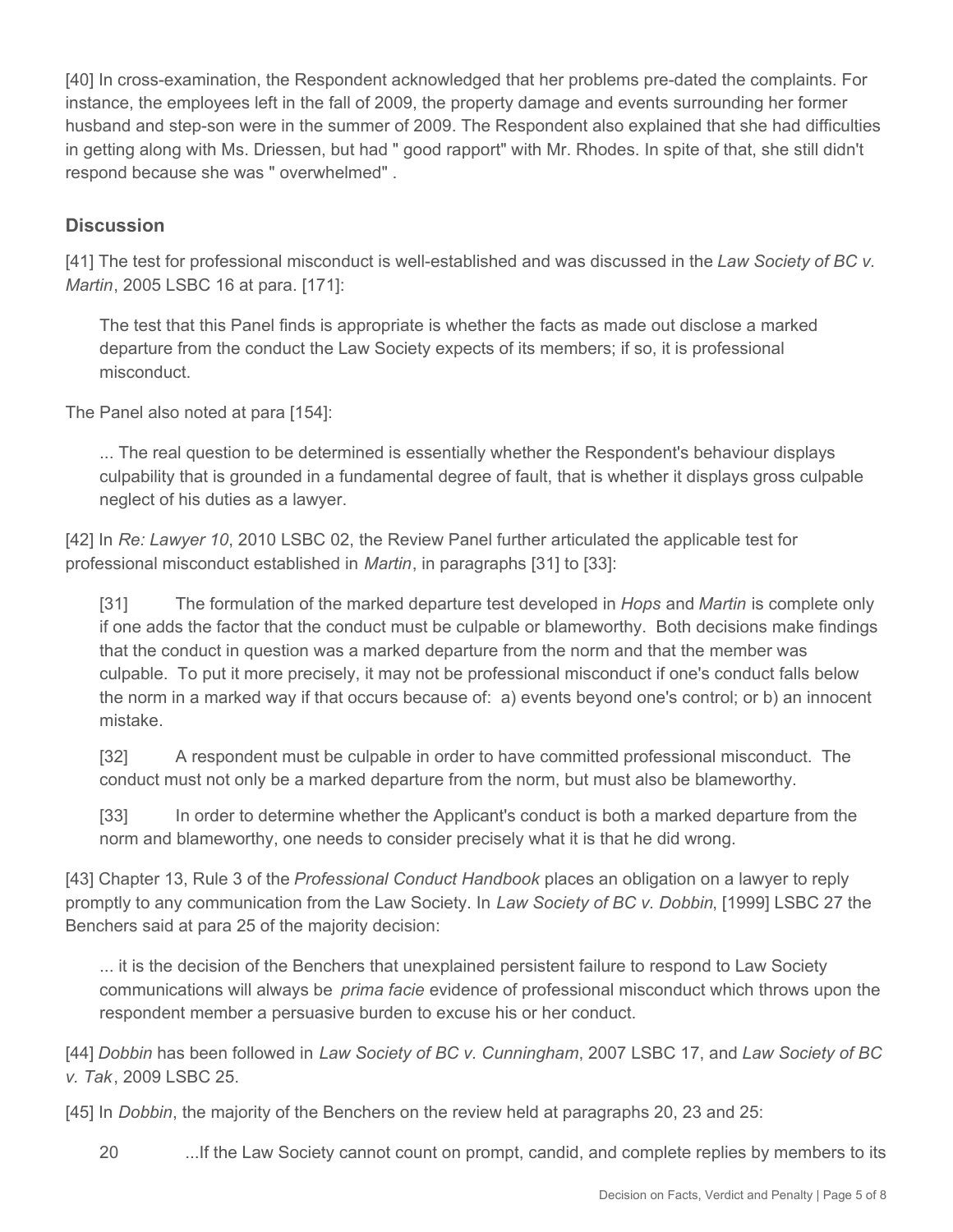communications it will be unable to uphold and protect the public interest, which is the Law Society's paramount duty. The duty to reply to communications from the Law Society is at the heart of the Law Society's regulation of the practice of law and it is essential to the Law Society's mandate to uphold and protect the interests of its members. If members could ignore communications from the Law Society, the profession would not be governed but would be in a state of anarchy.

...

23 The Benchers are well aware that responding to Law Society communications may be irksome or burdensome. For overworked and highly stressed professionals, the task of picking up a file, often a closed or neglected file, and responding to the Law Society is a thankless, unpaid, and, often, time-consuming task. Many times the burden will be compounded by the knowledge that the letter which must be sent will reveal that the lawyer has behaved in a sub-standard or unprofessional way. For many lawyers, the duty to respond clashes with values they apply every day in their practices: the privilege against self-crimination and the right to remain silent. That clash sometimes produces resentment and a temptation to stick one's head in the sand. While the Benchers understand that those sorts of equivocations or rationalizations sometimes paralyze practitioners who are under a duty to respond to the Law Society, the Benchers wish to ensure that members are under no illusions as to their duty to respond nor as to how the Benchers will deal with a failure to discharge that duty: we repeat, responding promptly, candidly and completely to Law Society communications is the cornerstone of our right to self-govern.

...

25 Frequently, the failure to respond to Law Society communications is a sequel to a prior, frustrating failure to respond to client communications or to other lawyers' communications. Procrastination in responding to the Law Society, or wilful failure to respond to the Law Society, may be symptomatic of other practice problems involving delay on files or other dereliction of professional duty. The Law Society is put in an impossible position in dealing with disgruntled clients, or disgruntled other lawyers, by a member's intransigent failure to respond. There is no doubt whatever that a persistent, intransigent failure to respond to Law Society communications brings the legal profession into disrepute. ...

[46] The Benchers on the *Dobbin* review further held at paragraph 28 that, for a professional, one letter and one reminder from the Law Society should be sufficient in the absence of some explanation. If further time is required to respond, the onus must be on the lawyer to write explaining what time is needed and the reason for which it is needed.

[47] In *Cunningham,* (*supra*) the respondent testified that she was immobilized from responding. The panel held that to avoid a finding of professional misconduct, the respondent must show " an illness such as to incapacitate her to the extent of making her unable to answer correspondence." In that case, there was insufficient evidence to establish the incapacity as noted.

[48] Further in *Cunningham,* paragraph [22], the panel held:

[22] It is hardly necessary for us to repeat what many panels before us have said, which is that the LSBC cannot satisfactorily discharge its function of over-seeing the conduct of its members unless the members respond as required to LSBC investigations. The same must be said about inquiries concerning member conduct initiated by the [Legal Services Society]. The LSBC must remain vigilant. If members of the public were to come to think that the LSBC pursues its investigations casually, by not requiring those under investigation to respond promptly and comprehensively, it might be thought that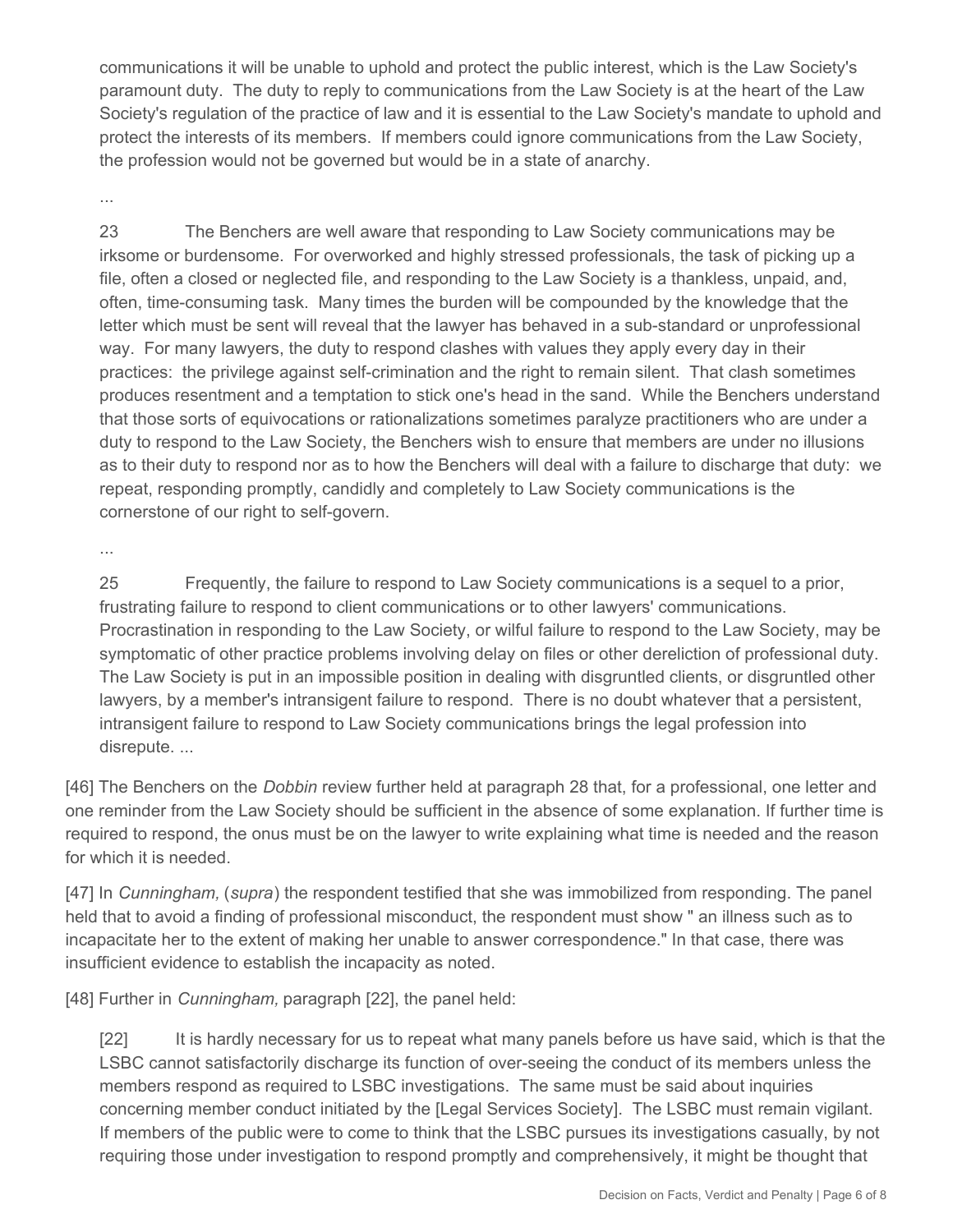someone other than lawyers should govern the legal profession. If self-governance were lost, lawyer independence, of which self-governance is an essential element, would be lost as well, and that loss would be contrary to the public interest.

## **Decision**

[49] I am satisfied that the evidence provided establishes on the balance of probabilities that the Respondent's conduct amounts to professional misconduct. I am further satisfied that the *Cunningham* test of incapacity has not been met by the Respondent. Although she was going through a difficult time, she did not provide any specific, meaningful explanation as to why she failed to respond. In fact, the totality of the evidence suggests that there were justifiable reasons for the client, former client and ex-spouse of a client to question her practice habits. This failure to respond appears to be just another symptomatic illustration of a deep rooted problem.

[50] The Respondent was given ample opportunity to respond. Even after the Law Society became aware of the flooding issue, the Respondent was given four additional opportunities to respond. Still she provided nothing. To date, she still has not provided a substantive response to the three complaints.

## **Penalty**

[51] The Respondent's Professional Conduct Record was entered as an exhibit. A summary of the record shows:

(a) a Conduct Review in 1994 for breach of undertaking;

(b) a Conduct Review in 1999 for breach of undertaking;

(c) after a Practice Standards Review in December 2000, the Respondent agreed to not practise in the area of Wills and Estates;

(d) a Conduct Review for failing to provide adequate quality of service to a client in family law matters and delaying in responding to the Law Society's request. The Conduct Review Subcommittee wrote that the Respondent indicated that, " I recognize that I should have responded" and went on to explain that she was " paralyzed" . This appears to be the same response that she provided to me. In the Conduct Review, the Respondent indicated that she " recognized the need to respond expeditiously to Law Society correspondence."

(e) a Conduct Review in 2003 relating to three client complaints concerning delay to which the Respondent acknowledged her problems to be one with procrastination.

(f) the Practice Standards Committee made certain recommendations in 2006 and 2007.

(g) a Conduct Review in 2007 related to procrastination and delay in handling of client matters. The Conduct Review Subcommittee wrote that a further complaint based on delay or procrastination would unlikely result in any further Conduct Reviews.

[52] It is well established that the primary purpose of discipline proceedings is to fulfill the Law Society's mandate to uphold and protect the public interest in the administration of justice so that high professional standards are maintained and that the public's confidence in the legal profession is preserved.